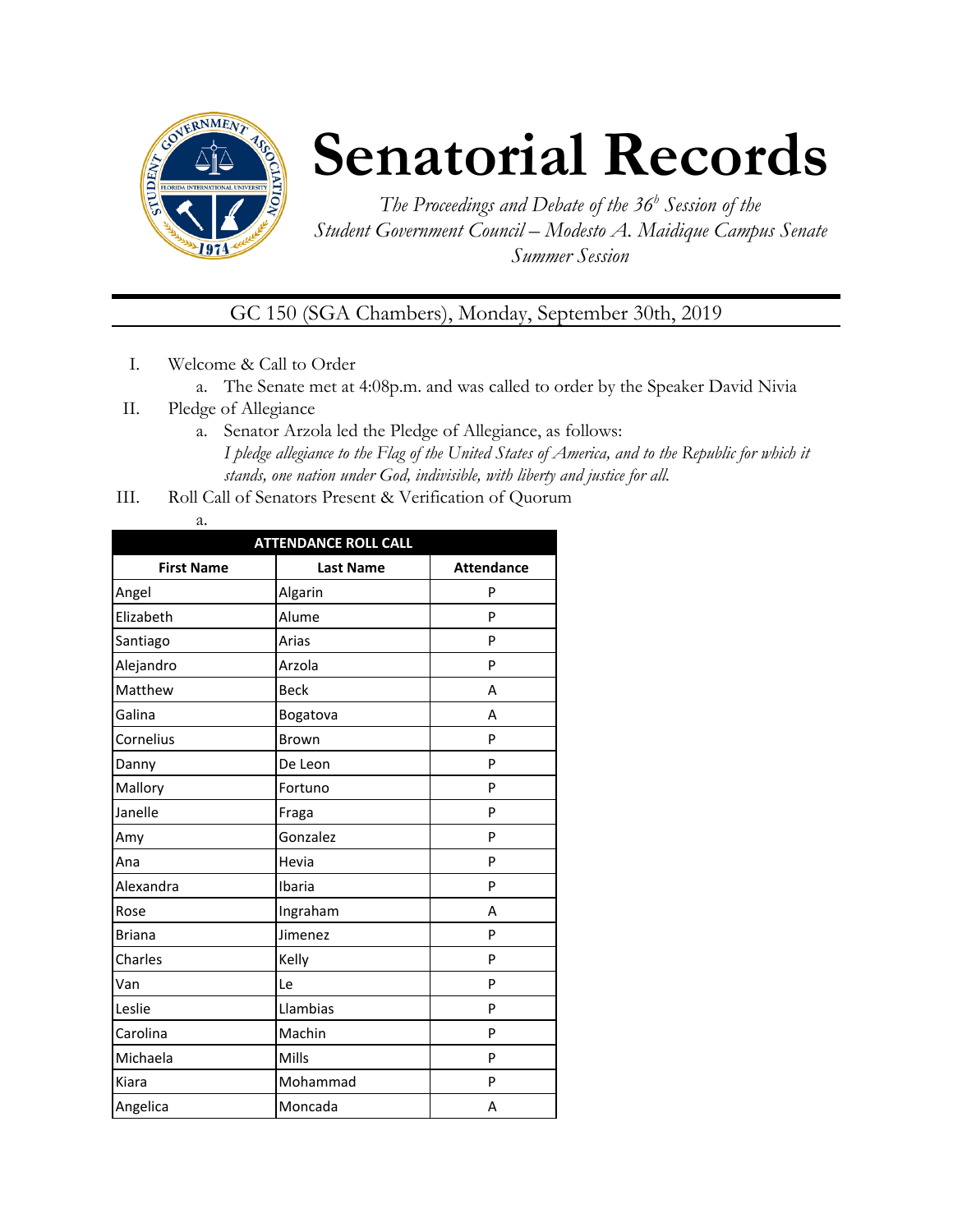| Cameron                 | Moody         | P                  |
|-------------------------|---------------|--------------------|
| Marko                   | Nikitovic     | A                  |
| David                   | Nivia         | P                  |
| Karla                   | Perez         | А                  |
| Gabriella               | Ponce         | P                  |
| Zackrey                 | Powers        | A                  |
| Shahnwaz                | Rafi          | A                  |
| Maryam                  | Rafieifar     | A                  |
| Molly                   | Schantz       | P                  |
| Jonathan                | Soufia        | P                  |
| Elizabeth               | Vazquez       | P                  |
| Sophia                  | Viterri       | P                  |
| <b>VACANT</b>           | VACANT        |                    |
| VACANT                  | VACANT        |                    |
| VACANT                  | VACANT        |                    |
| VACANT                  | <b>VACANT</b> |                    |
| <b>SENATE SEATS</b>     | 38            |                    |
| <b>VACANT SEATS</b>     | 7             | <b>QUORUM</b>      |
| <b>SENATORS PRESENT</b> | 25            | <b>ESTABLISHED</b> |
| <b>AMT FOR QUORUM</b>   | 16            |                    |

b. The roll was called and Quorum was verified with 25 Senators present.

- IV. Approval of the Minutes from September 23rd, 2019
	- a. Senator Arzola moves to approve the minutes from September 23rd, 2019. Senator Brown seconds. Motion passes.
- V. Adoption of the Agenda
	- a. Senator Algarin moves to table the second reading for SR3602 until next week. No seconds. Speaker rules that dilatory.
	- b. Senator Arzola moves to adopt the agenda. Senator DeLeon seconds. Motion passes.
- VI. Invited Speakers
	- a. MUN Presentation
- VII. Committee Reports
	- a. Finance Committee
		- i. Approved 1 appropriation that will be brought to the senate today.
		- ii. If you have any questions, please contact sga.financecom@gmail.com
	- b. Rules, Legislation, and Judiciary Committee
		- i. No report
		- ii. If you have any questions, please contact sga.rljcommittee@gmail.com
	- c. Operational Review Committee
		- i. Continuing the efforts to contact the CSO E-board. If we hear no responds by the end of this week we will start contacting other organizations.
		- ii. If you have any questions, please contact fiusga.orc@gmail.com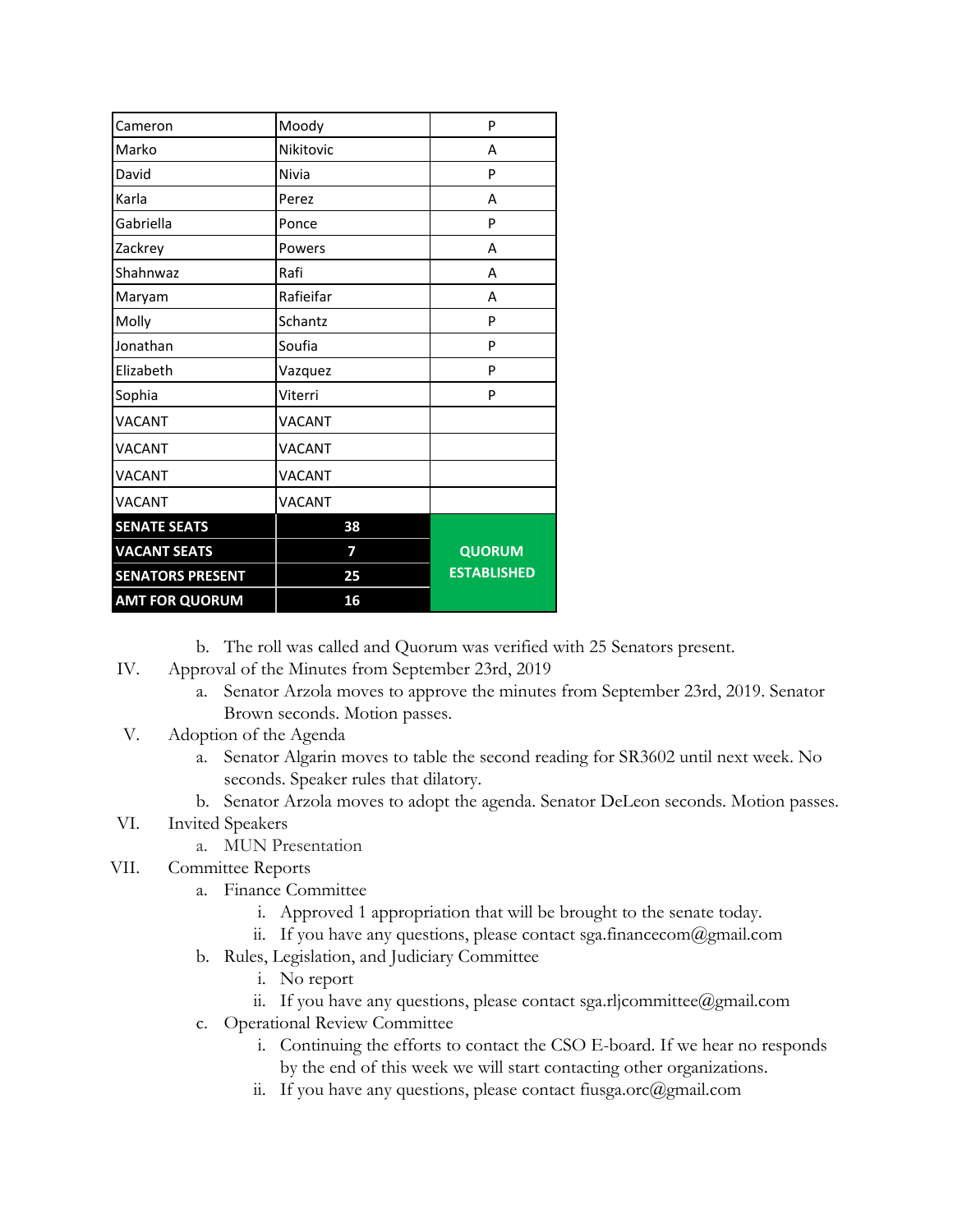- d. Internal Affairs Committee
	- i. Remember to send me an email whenever you are not able to attend an event or complete office hours.
	- ii. If you have any questions, please contact sgainternal@fiu.edu
- e. Student Advocacy Committee
	- i. If all senators can email me your availability for the Outreach event on November 18th.
	- ii. If you can add me to your delegation group chats.
	- iii. If you have any questions, please contact sgaadvocacy@fiu.edu
- f. Graduate and Professional Students Committee
	- i. No report
	- ii. If you have any questions, please contact GPSC@fiu.edu
- VIII. Executive Board Reports
	- a. Speaker of the Senate
		- i. SGA Retreat information
			- 1. Senate Retreat on Sept. 28th
			- 2. Social ad-hoc committee
			- 3. Tailgate ad-hoc committee
		- ii. Senators: Add on the "Meet your SGA" PowerPoint your slide with the platform that you ran on and add your picture.
			- 1. [https://docs.google.com/presentation/d/10j1RlBlyYWllE1eHh7n1](https://docs.google.com/presentation/d/10j1RlBlyYWllE1eHh7n1WXtnD0fdXyhT/edit#slide=id.g33dc21de56_0_5) [WXtnD0fdXyhT/edit#slide=id.g33dc21de56\\_0\\_5](https://docs.google.com/presentation/d/10j1RlBlyYWllE1eHh7n1WXtnD0fdXyhT/edit#slide=id.g33dc21de56_0_5)
		- iii. Committee Meeting Times
			- 1. Add committee meeting times on the SGA calendar
		- iv. If you have any questions, please email sgaspeaker@fiu.edu
	- b. Speaker Pro Tempore
		- i. No report
		- ii. If you have any questions, please email sgaprotemp@fiu.edu
	- c. President Rosell
		- i. Meeting with leaders from the University to discuss the future of Student Health.
		- ii. Social Capital series
			- 1. Partnering with the Office of Engagement
		- iii. Engineering Campus
			- 1. Working on a celebratory event to highlight the changes that have happened at EC.
		- iv. If you have any questions, please email sgapres@fiu.edu
	- d. Vice President Ojeda
		- i. Start planning for the future tailgate parties.
		- ii. Started planning with Chartwells for some food items for Recharge
		- iii. Thank you for all those who came out to the SGA Retreat.
		- iv. If you have any questions, please email sgavp $@$ fiu.edu
	- e. Comptroller
		- i. No report
		- ii. If you have any questions, please email sgacomptrol $@$ fiu.edu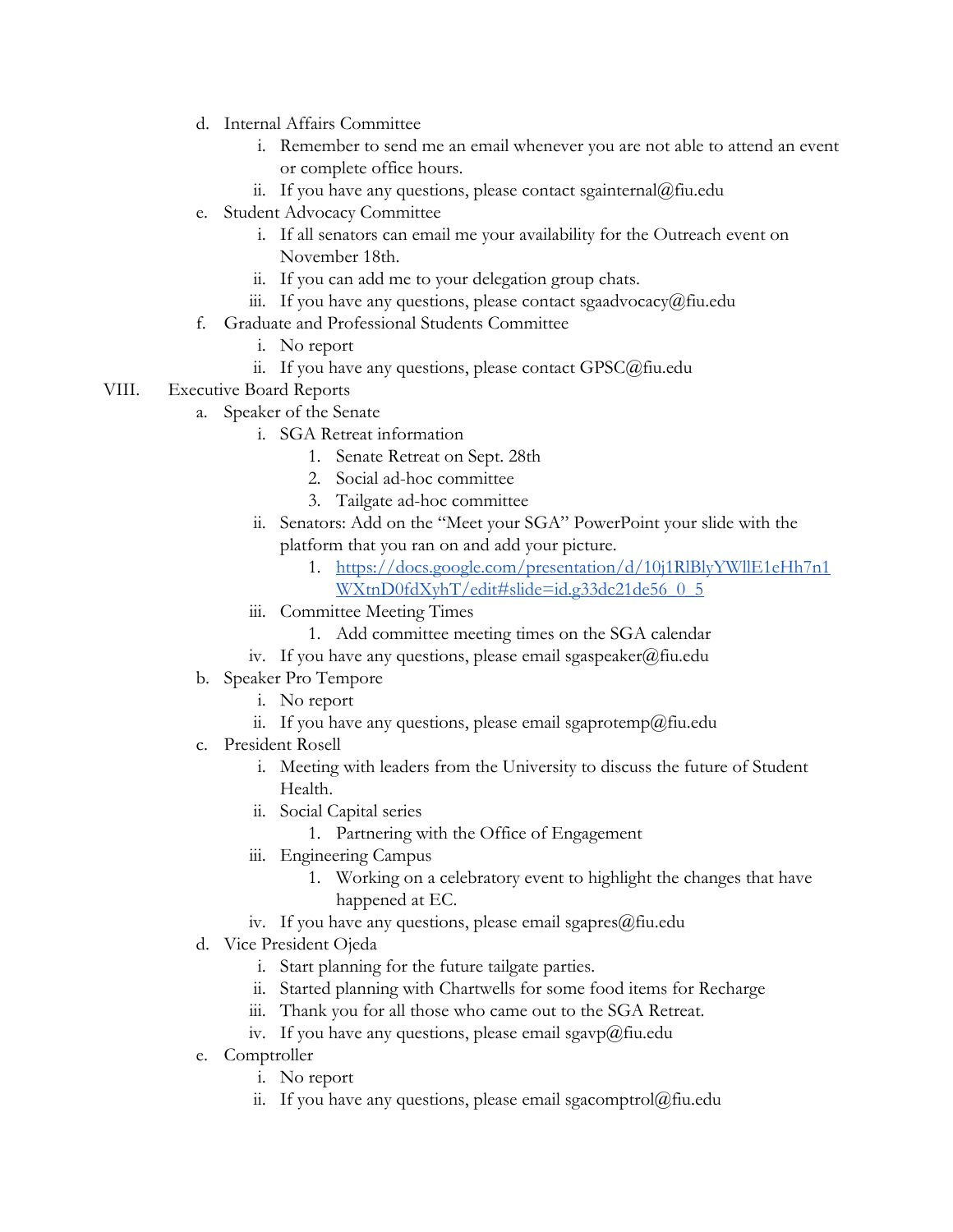- f. Chief Justice
	- i. Judicial meeting with a tentative date for Tuesday or Wednesday
	- ii. If you have any questions, please email [sgajud@fiu.edu](mailto:sgajud@fiu.edu)
- IX. Special Orders
	- a. There were none.
- X. Vetoed Legislation
	- a. There were none.
- XI. Second Readings
	- a. There were none.
- XII. Unfinished Business
	- a. SR 3602 NonDiscrimination Policy Spending
		- i. Speakers
			- 1. Jesse
			- 2. Sarah
			- 3. Ashley
			- 4. Oliver
			- 5. Amelia
			- 6. Chris
	- b. Senator Arzola moves to go into a 10 minute discussion period. Senator Brown seconds. Motion passes.
	- c. Senator Arzola moves to extend the discussion period by 5 minutes. Senator Fraga seconds. Motion passes.
	- d. Voting

| <b>VOTE ON</b>    |                  |                   |           |               |
|-------------------|------------------|-------------------|-----------|---------------|
| <b>First Name</b> | <b>Last Name</b> | <b>Attendance</b> | Vote      | <b>REASON</b> |
| Angel             | Algarin          | P                 | Y         |               |
| Elizabeth         | Alume            | P                 | Υ         |               |
| Santiago          | Arias            | P                 | ${\sf N}$ |               |
| Alejandro         | Arzola           | P                 | N         |               |
| Matthew           | <b>Beck</b>      | A                 |           |               |
| Galina            | Bogatova         | Α                 |           |               |
| Cornelius         | Brown            | P                 | ${\sf N}$ |               |
| Danny             | De Leon          | P                 | N         |               |
| Mallory           | Fortuno          | P                 | Y         |               |
| Janelle           | Fraga            | P                 | N         |               |
| Amy               | Gonzalez         | P                 | ${\sf N}$ |               |
| Ana               | Hevia            | P                 | N         |               |
| Alexandra         | Ibbaria          | P                 | N         |               |
| Rose              | Ingraham         | Α                 |           |               |
| <b>Briana</b>     | Jimenez          | P                 | N         |               |
| Charles           | Kelly            | P                 | N         |               |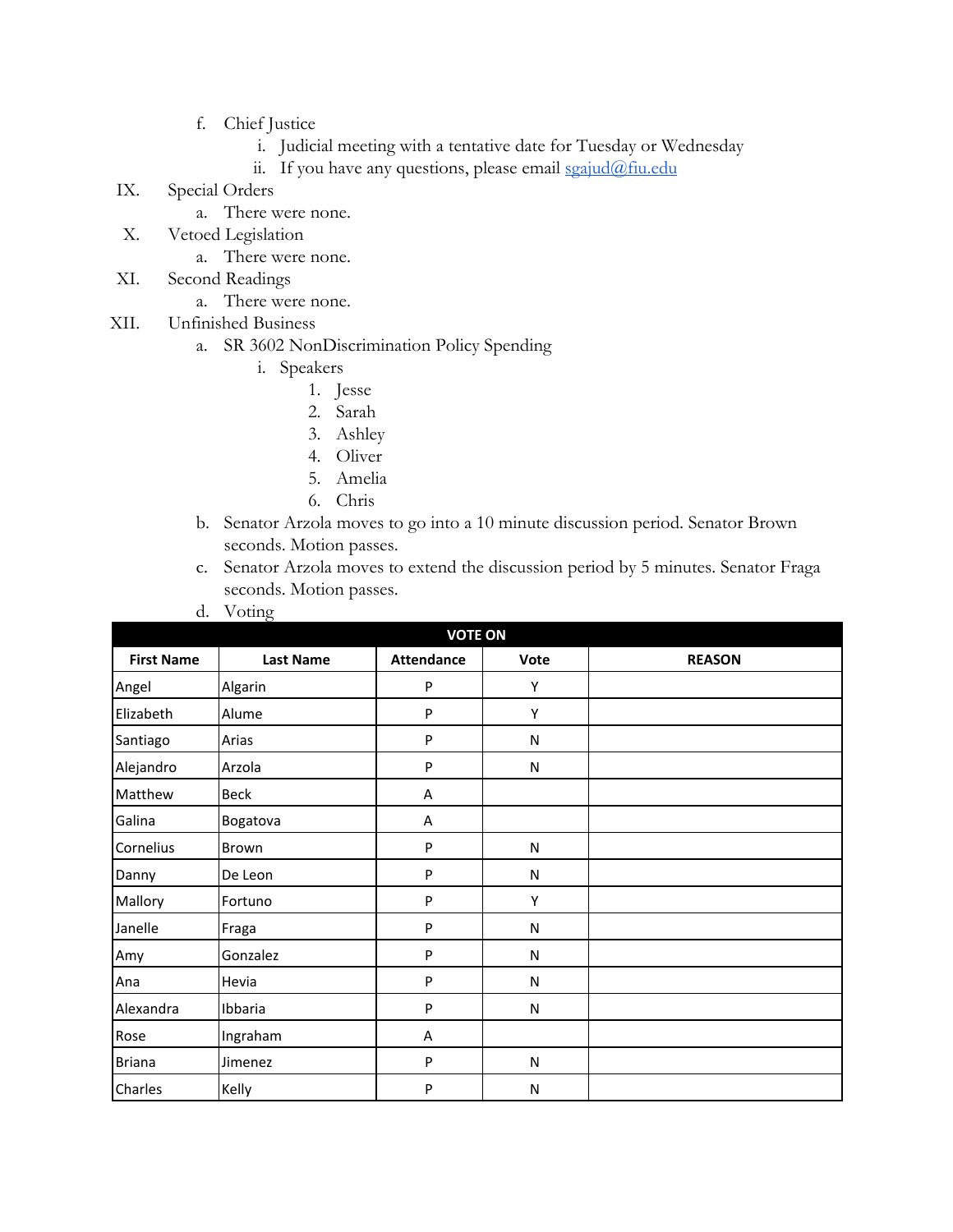| Van           | Le                        | $\mathsf{P}$   | N                       |             |
|---------------|---------------------------|----------------|-------------------------|-------------|
| Leslie        | Llambias                  | $\sf P$        | ${\sf N}$               |             |
| Carolina      | Machin                    | $\sf P$        | ${\sf N}$               |             |
| Michaela      | Mills                     | $\sf P$        | ${\sf N}$               |             |
| Kiara         | Mohammad                  | $\sf P$        | ${\sf N}$               |             |
| Angelica      | Moncada                   | A              |                         |             |
| Cameron       | Moody                     | $\sf P$        | ${\sf N}$               |             |
| Marko         | Nikitovic                 | A              |                         |             |
| David         | Nivia                     | $\sf P$        | ${\sf N}$               |             |
| Karla         | Perez                     | A              |                         |             |
| Gabriella     | Ponce                     | $\sf P$        | Υ                       |             |
| Zackrey       | Powers                    | A              | Υ                       |             |
| Shahnwaz      | Rafi                      | A              |                         |             |
| Maryam        | Rafieifar                 | A              |                         |             |
| Molly         | Schantz                   | ${\sf P}$      | N                       |             |
| Jonathan      | Soufia                    | $\sf P$        | ${\sf N}$               |             |
| Elizabeth     | Vazquez                   | $\sf P$        | ${\sf N}$               |             |
| Sophia        | Viterri                   | ${\sf P}$      | ${\sf N}$               |             |
| <b>VACANT</b> | <b>VACANT</b>             |                |                         |             |
| <b>VACANT</b> | <b>VACANT</b>             |                |                         |             |
| <b>VACANT</b> | <b>VACANT</b>             |                |                         |             |
| <b>VACANT</b> | <b>VACANT</b>             |                |                         |             |
|               |                           | YAY            | $\overline{\mathbf{4}}$ |             |
|               | <b>QUORUM ESTABLISHED</b> | <b>NAY</b>     | 21                      | <b>FAIL</b> |
|               |                           | <b>ABSTAIN</b> | $\mathbf 0$             |             |

1. Does not pass with 4-21-0

e. SB 3603 Contingency Spending

i. Senator Fraga moves to go into voting procedure. Senator DeLeon seconds. Motion passes.

|                   | ī.          |                   |      |               |
|-------------------|-------------|-------------------|------|---------------|
|                   |             | <b>VOTE ON</b>    |      |               |
| <b>First Name</b> | Last Name   | <b>Attendance</b> | Vote | <b>REASON</b> |
| Angel             | Algarin     | P                 | v    |               |
| Elizabeth         | Alume       | P                 |      |               |
| Santiago          | Arias       | P                 | N    |               |
| Alejandro         | Arzola      | P                 | v    |               |
| Matthew           | <b>Beck</b> | Α                 |      |               |
| Galina            | Bogatova    | A                 |      |               |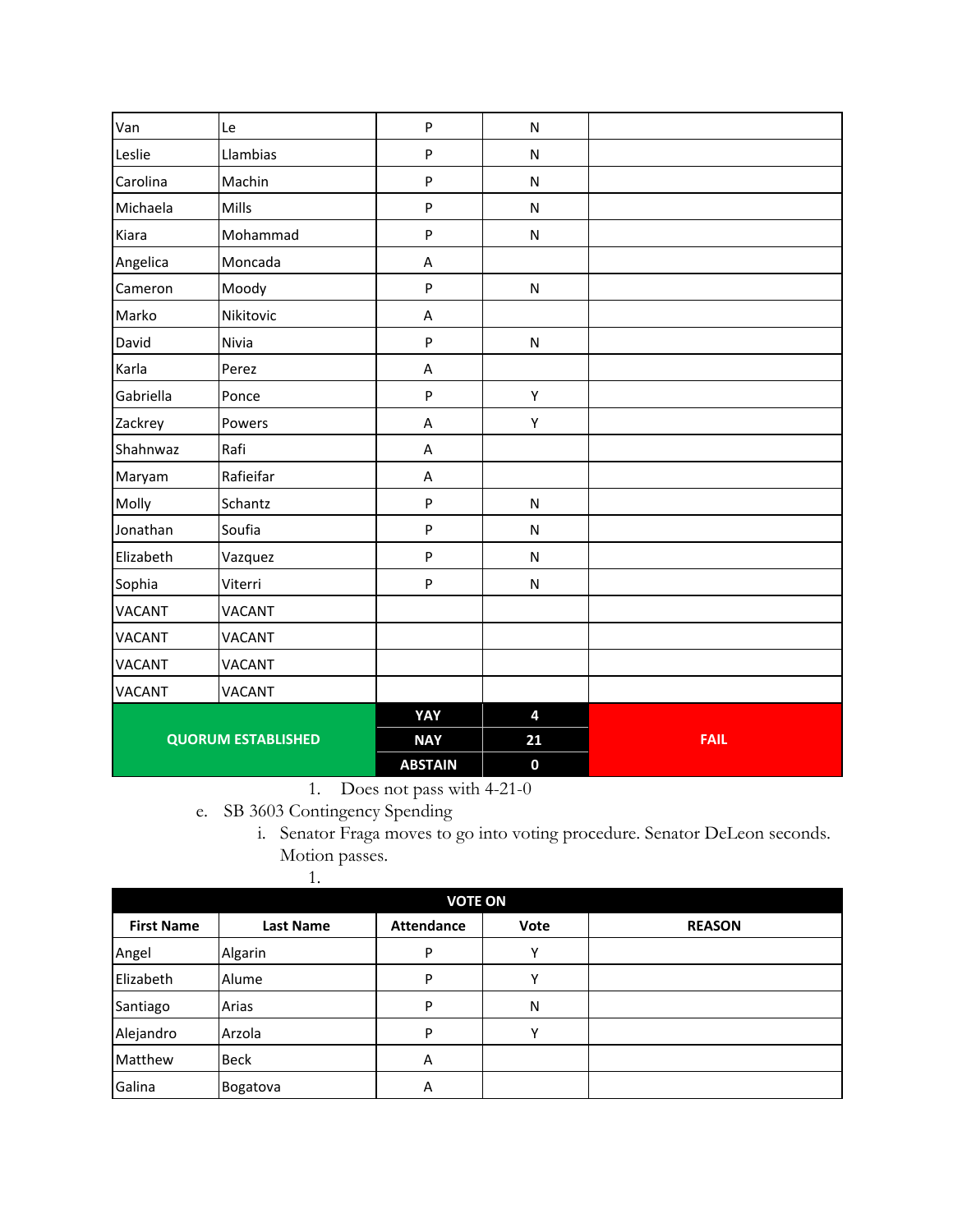| Cornelius                 | Brown     | ${\sf P}$      | Υ                |             |
|---------------------------|-----------|----------------|------------------|-------------|
| Danny                     | De Leon   | ${\sf P}$      | Υ                |             |
| Mallory                   | Fortuno   | ${\sf P}$      | Υ                |             |
| Janelle                   | Fraga     | ${\sf P}$      | Υ                |             |
| Amy                       | Gonzalez  | ${\sf P}$      | Υ                |             |
| Ana                       | Hevia     | ${\sf P}$      | Υ                |             |
| Alexandra                 | Ibarria   | ${\sf P}$      | ${\sf N}$        |             |
| Rose                      | Ingraham  | A              |                  |             |
| <b>Briana</b>             | Jimenez   | ${\sf P}$      | ${\sf N}$        |             |
| Charles                   | Kelly     | ${\sf P}$      | Υ                |             |
| Van                       | Le        | ${\sf P}$      | Υ                |             |
| Leslie                    | Llambias  | ${\sf P}$      | ${\sf N}$        |             |
| Carolina                  | Machin    | ${\sf P}$      | Υ                |             |
| Michaela                  | Mills     | ${\sf P}$      | Υ                |             |
| Kiara                     | Mohammad  | ${\sf P}$      | Υ                |             |
| Angelica                  | Moncada   | A              |                  |             |
| Cameron                   | Moody     | ${\sf P}$      | Υ                |             |
| Marko                     | Nikitovic | Α              |                  |             |
| David                     | Nivia     | ${\sf P}$      | Υ                |             |
| Karla                     | Perez     | A              |                  |             |
| Gabriella                 | Ponce     | ${\sf P}$      | Υ                |             |
| Zackrey                   | Powers    | A              |                  |             |
| Shahnwaz                  | Rafi      | A              |                  |             |
| Maryam                    | Rafieifar | A              |                  |             |
| Molly                     | Schantz   | ${\sf P}$      | Υ                |             |
| Jonathan                  | Soufia    | ${\sf P}$      | ${\sf N}$        |             |
| Elizabeth                 | Vazquez   | ${\sf P}$      | ${\sf N}$        |             |
| Sophia                    | Viterri   | ${\sf P}$      | Υ                |             |
| VACANT                    | VACANT    |                |                  |             |
| <b>VACANT</b>             | VACANT    |                |                  |             |
| VACANT                    | VACANT    |                |                  |             |
| VACANT                    | VACANT    |                |                  |             |
| <b>QUORUM ESTABLISHED</b> |           | YAY            | 19               |             |
|                           |           | <b>NAY</b>     | 6                | <b>PASS</b> |
|                           |           | <b>ABSTAIN</b> | $\boldsymbol{0}$ |             |

2. Passed with 19-6-0

Speaker of the Senate calls for a 5 minute recess at 5:20pm.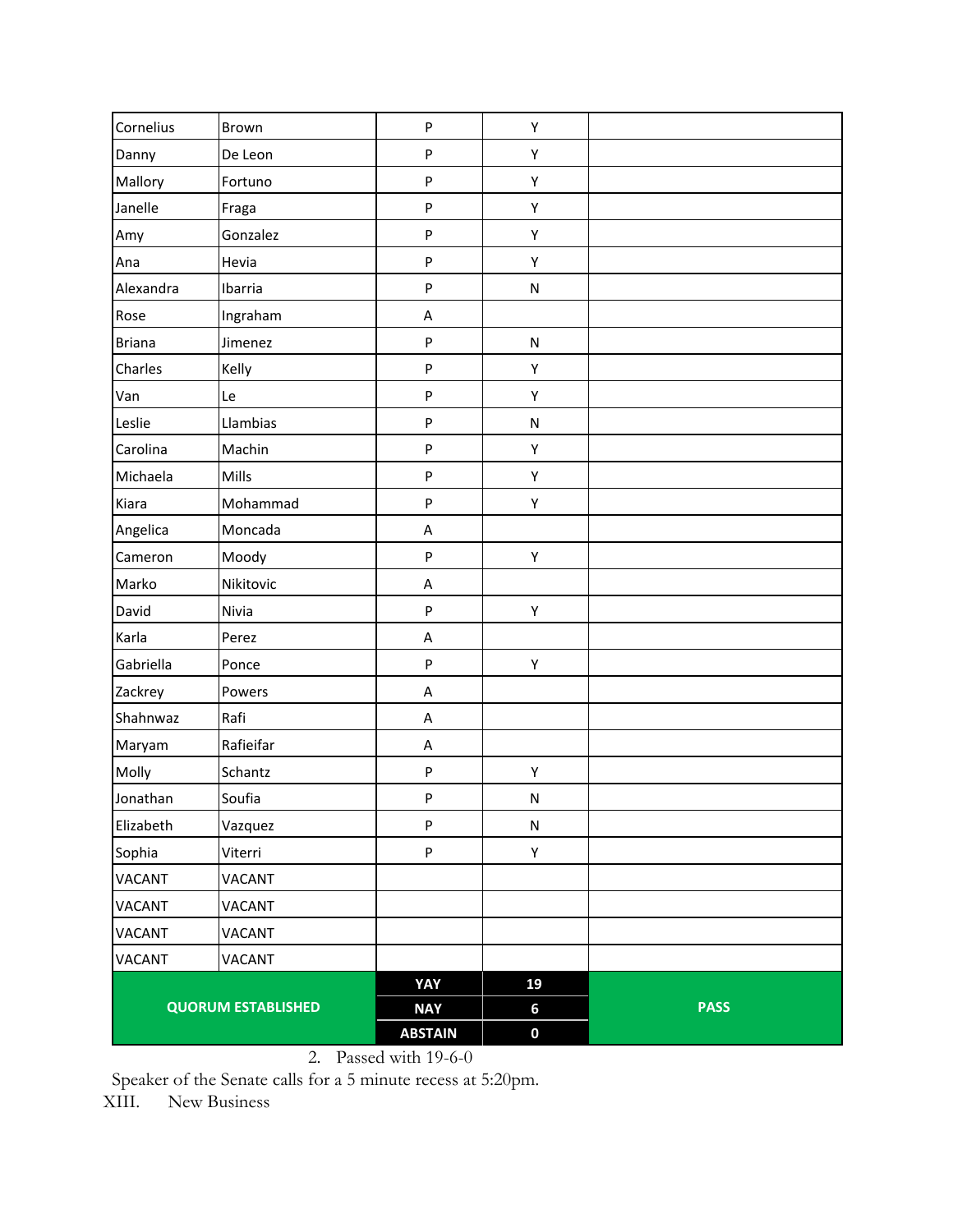- a. Confirmations for CASE
	- i. Valentina Aristizabal
		- 1. Presentation Period
		- 2. Question and Answer Period
			- a. Senator Arzola moves to close the question and answer period. Senator Brown seconds. Motion passes.
	- ii. Brandon Aquino
		- 1. Presentation Period
		- 2. Question and Answer Period
	- iii. Kaitlin De Jesus
		- 1. Presentation Period
		- 2. Question and Answer Period
	- iv. Bryan Gomez
		- 1. Presentation Period
		- 2. Question and Answer Period
			- a. Senator Kelly moves to close the question and answer period. Senator Brown seconds. Motion passes.
	- v. Cristina Navarro
		- 1. Presentation Period
		- 2. Question and Answer Period
	- vi. David Riera

1.

- 1. Presentation Period
- 2. Question and Answer Period
	- a. Senator Soufia moves to close the question and answer period. Senator Fraga seconds. Motion passes.
- vii. Senator Arzola moves to go into the discussion period for 5 minutes. Senator Brown seconds. Motion passes.
- viii. Senator Kelly moves to extend the senate by 15 minutes. Senator DeLeon seconds. Motion passes.

| <b>VOTE ON</b>    |                  |                   |      |                |  |
|-------------------|------------------|-------------------|------|----------------|--|
| <b>First Name</b> | <b>Last Name</b> | <b>Attendance</b> | Vote | <b>REASON</b>  |  |
| Angel             | Algarin          | P                 | Υ    | bryan, david   |  |
| Elizabeth         | Alume            | P                 | Υ    | brandon, david |  |
| Santiago          | Arias            | P                 | N    | brandon, bryan |  |
| Alejandro         | Arzola           | P                 | Υ    | brandon, david |  |
| Matthew           | <b>Beck</b>      | A                 |      |                |  |
| Galina            | Bogatova         | A                 |      |                |  |
| Cornelius         | Brown            | P                 | Υ    | david, bryan   |  |
| Danny             | De Leon          | P                 | Υ    | brandon, bryan |  |
| Mallory           | Fortuno          | P                 | Υ    | david, bryan   |  |
| Janelle           | Fraga            | P                 | Υ    | david, bryan   |  |
| Amy               | Gonzalez         | P                 | Υ    | brandon, bryan |  |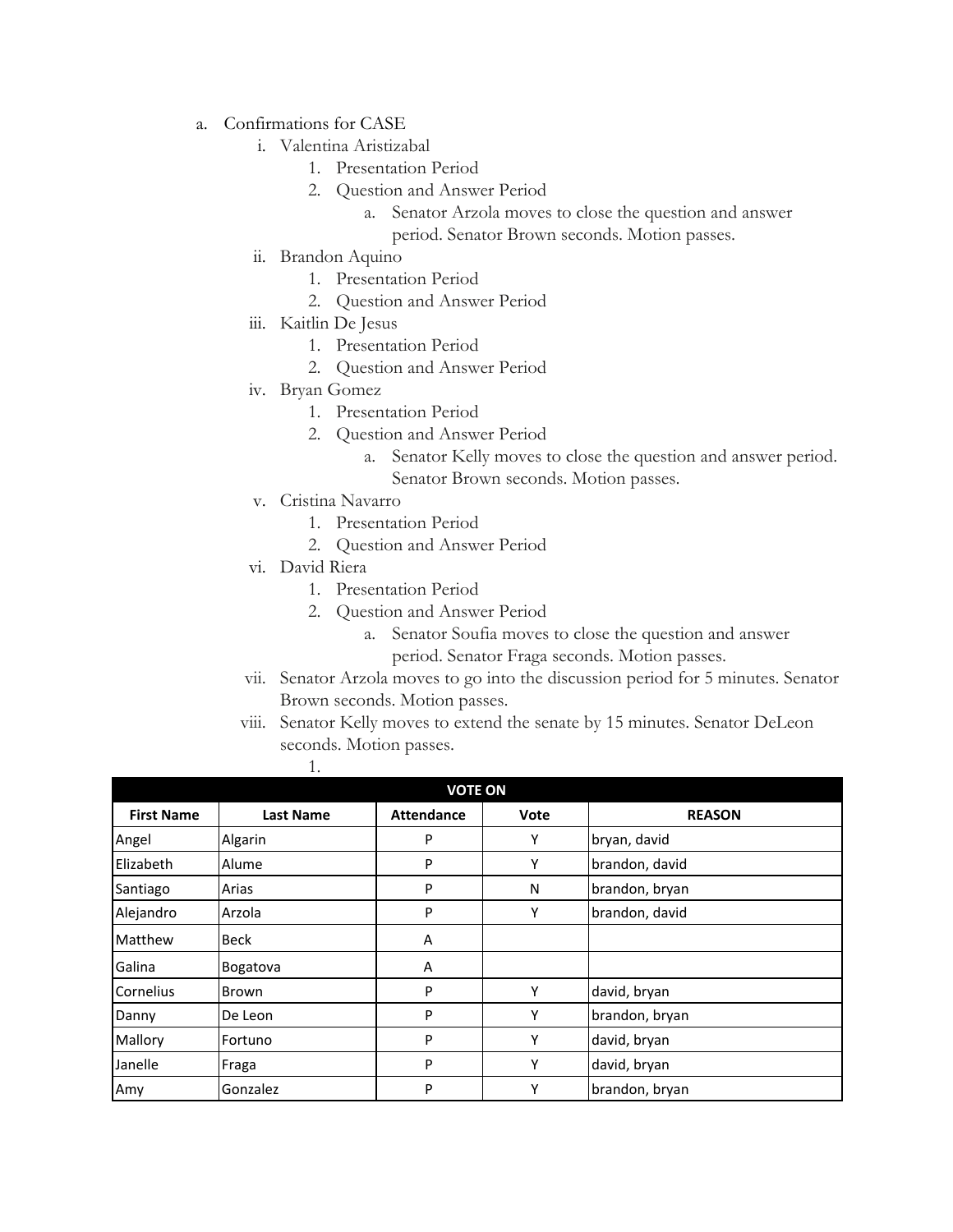| Ana                       | Hevia         | ${\sf P}$                 | Y  | brandon, bryan |
|---------------------------|---------------|---------------------------|----|----------------|
| Alexandra                 | Ibbaria       | P                         | N  |                |
| Rose                      | Ingraham      | A                         |    |                |
| <b>Briana</b>             | Jimenez       | P                         | N  | brandon, bryan |
| Charles                   | Kelly         | P                         | Υ  | brandon, bryan |
| Van                       | Le            | P                         | Υ  | brandon, bryan |
| Leslie                    | Llambias      | P                         | N  | brandon, bryan |
| Carolina                  | Machin        | P                         | Υ  | brandon, bryan |
| Michaela                  | Mills         | P                         | Υ  | david, bryan   |
| Kiara                     | Mohammad      | P                         | Υ  | brandon, bryan |
| Angelica                  | Moncada       | $\sf A$                   |    |                |
| Cameron                   | Moody         | $\mathsf{P}$              | Υ  |                |
| Marko                     | Nikitovic     | A                         |    |                |
| David                     | Nivia         | P                         | Υ  | brandon, bryan |
| Karla                     | Perez         | A                         |    |                |
| Gabriella                 | Ponce         | P                         | Υ  | brandon, bryan |
| Zackrey                   | Powers        | Α                         |    |                |
| Shahnwaz                  | Rafi          | $\boldsymbol{\mathsf{A}}$ |    |                |
| Maryam                    | Rafieifar     | Α                         |    |                |
| Molly                     | Schantz       | P                         | Υ  | david, bryan   |
| Jonathan                  | Soufia        | P                         | N  | david, bryan   |
| Elizabeth                 | Vazquez       | ${\sf P}$                 | N  | brandon, bryan |
| Sophia                    | Viterri       | P                         | Υ  | brandon, bryan |
| <b>VACANT</b>             | <b>VACANT</b> |                           |    |                |
| <b>VACANT</b>             | <b>VACANT</b> |                           |    |                |
| <b>VACANT</b>             | <b>VACANT</b> |                           |    |                |
| <b>VACANT</b>             | <b>VACANT</b> |                           |    |                |
|                           |               | <b>David</b>              | 10 |                |
| <b>QUORUM ESTABLISHED</b> |               | <b>Brandon</b>            | 17 | <b>PASS</b>    |
|                           |               | <b>Bryan</b>              | 23 |                |

2. Bryan Gomez and Brandon Aquino confirmed as CASE senators

*Point of Personal Privilege for Senator Sophia at 6:07pm; Dismissed Point of Personal Privilege for Senator Leslie at 6:09pm; Dismissed*

- b. Confirmations for Public Health & Social Work
	- i. Christian Perez
		- 1. Presentation Period
			- 2. Question and Answer Period
				- a. Senator Kelly moves to close the question and answer period. Senator Brown seconds. Motion passes.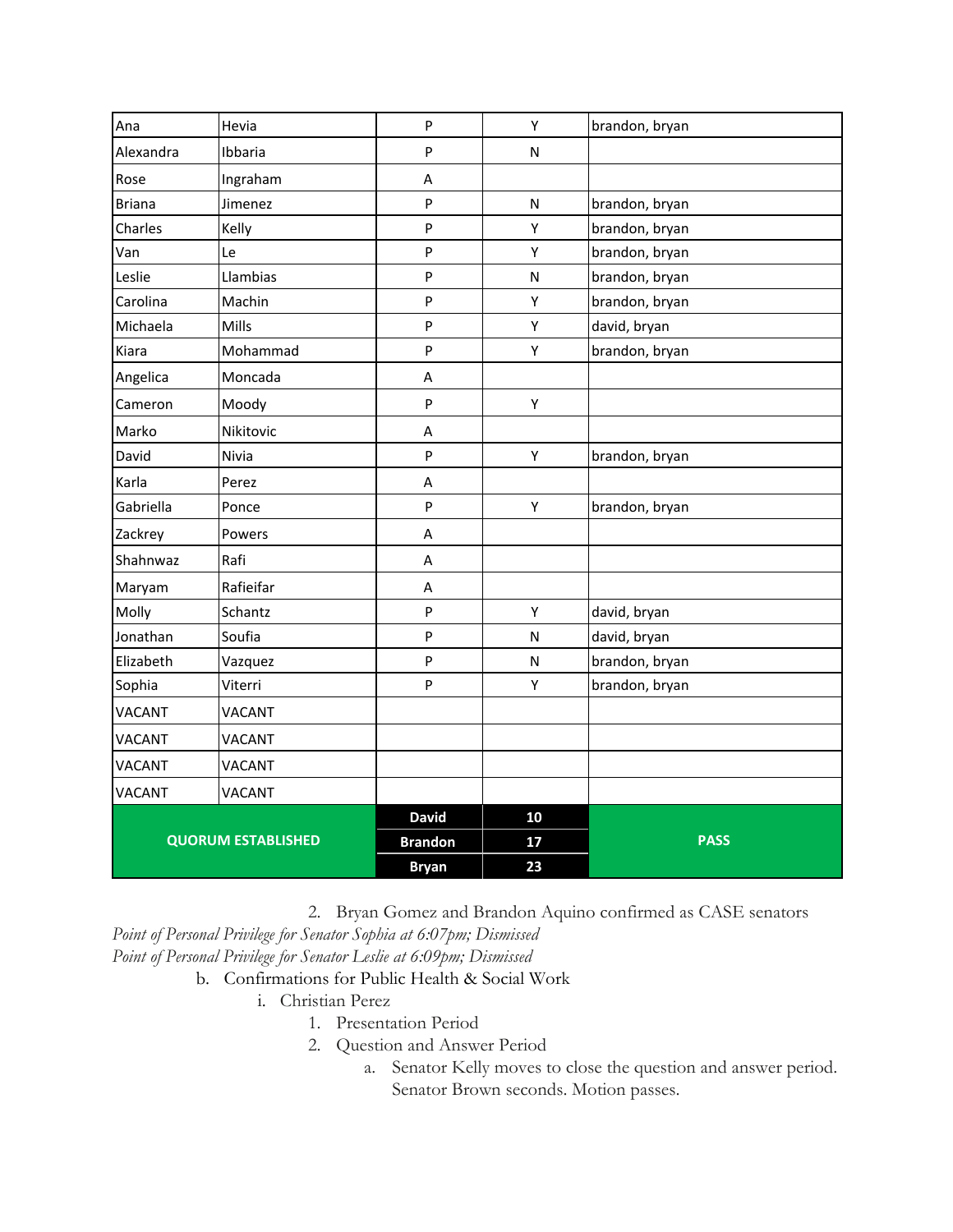- 3. Senator Aquino moves to vote by unanimous consent. Senator Kelly seconds. Motion passes
	- a. Christian Perez Confirmed
- c. Elections Commissioner Activity

Senator Kelly moves to extend the senate by 10 minutes. Senator Fraga seconds. Motion passes. *Point of Personal Privilege for Senator Brown at 6:15pm; Dismissed*

*Point of Personal Privilege for Senator Arias at 6:15pm; Dismissed*

d. SA 3602 -

- i. Senator Arzola moves to close the question and answer period. Senator DeLeon seconds. Motion passes.
- ii. Senator Arzola moves to go into voting procedure. Senator Fraga seconds. Motion passes.

*Point of Personal Privilege for Senator Vazquez at 6:21pm; Dismissed*

1.

|                   | <b>VOTE ON</b>   |                   |      |               |  |  |
|-------------------|------------------|-------------------|------|---------------|--|--|
| <b>First Name</b> | <b>Last Name</b> | <b>Attendance</b> | Vote | <b>REASON</b> |  |  |
| Angel             | Algarin          | P                 | Υ    |               |  |  |
| Elizabeth         | Alume            | P                 | Υ    |               |  |  |
| Santiago          | Arias            | A                 |      |               |  |  |
| Alejandro         | Arzola           | ${\sf P}$         | Υ    |               |  |  |
| Matthew           | <b>Beck</b>      | A                 |      |               |  |  |
| Galina            | Bogatova         | A                 |      |               |  |  |
| Cornelius         | Brown            | A                 |      |               |  |  |
| Danny             | De Leon          | ${\sf P}$         | Υ    |               |  |  |
| Mallory           | Fortuno          | ${\sf P}$         | Υ    |               |  |  |
| Janelle           | Fraga            | ${\sf P}$         | Υ    |               |  |  |
| Amy               | Gonzalez         | ${\sf P}$         | Υ    |               |  |  |
| Ana               | Hevia            | $\sf P$           | Υ    |               |  |  |
| Alexandra         | Ibbaria          | P                 | Υ    |               |  |  |
| Rose              | Ingraham         | Α                 |      |               |  |  |
| <b>Briana</b>     | Jimenez          | ${\sf P}$         | Υ    |               |  |  |
| Charles           | Kelly            | $\sf P$           | Υ    |               |  |  |
| Van               | Le               | ${\sf P}$         | Υ    |               |  |  |
| Leslie            | Llambias         | A                 |      |               |  |  |
| Carolina          | Machin           | ${\sf P}$         | Υ    |               |  |  |
| Michaela          | Mills            | ${\sf P}$         | Υ    |               |  |  |
| Kiara             | Mohammad         | P                 | Υ    |               |  |  |
| Angelica          | Moncada          | A                 |      |               |  |  |
| Cameron           | Moody            | ${\sf P}$         | Υ    |               |  |  |
| Marko             | Nikitovic        | A                 |      |               |  |  |